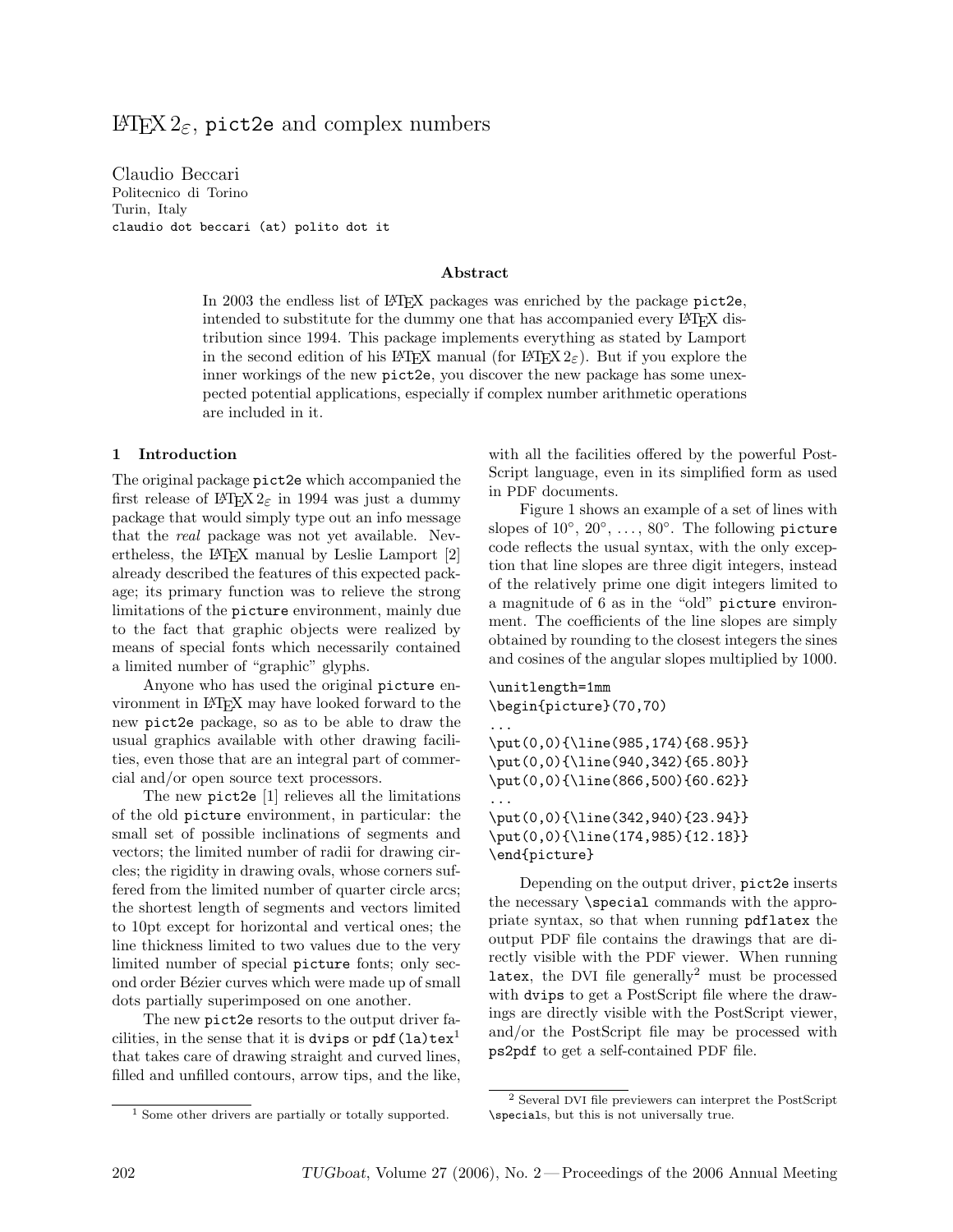

Figure 1: Line segments with angular slopes that are multiples of 10◦ , drawn with pict2e

When dealing with pict2e, I believe the latex  $+$  dvips  $+$  ps2pdf procedure is less interesting than the direct production of a PDF file by means of pdflatex, because in the former case the author may alternatively use the well-known and more powerful PSTricks [3].

I would like to encourage any LATEX users who may be unaware of the availability of pict2e to download the package from CTAN, if necessary, and experiment with the new features. In particular, I would like to draw to the attention of Linux users that T<sub>E</sub>X distributions coming with some Linux systems are quite out-of-date with respect to CTAN. My own Linux-based distribution (2005/08/15), for example, contains only issue 14 of latexnews.dvi dated  $2001/06/01$ , while my updated MiKT<sub>EX</sub> distribution contains issue 16 dated 2003/12/01. The new pict2e was announced in issue 15, also dated 2003/12/01. The current version (as of September 2006) of pict2e was updated 2004/08/06. The current version is available in current and future distributions of MiKT<sub>EX</sub> and T<sub>EX</sub> Live.

In the following sections I will give some examples of pict2e usage, and then describe some enhancements of the package, how to use some internal commands and how to build powerful new commands to draw arbitrary curves by means of third order Bézier curves. I will also need to describe some elementary properties of complex numbers and therefore how to implement complex number arithmetic by means of LAT<sub>EX</sub> and the underlying T<sub>EX</sub> macros and primitives.



Figure 2: A sine wave



Figure 3: A curve containing a cusp

### 2 Examples

Our first example is an accurate sine wave, as in figure 2. This can be created as follows:

| \Curve(0,0)<1,1>%                  | 0 deg |
|------------------------------------|-------|
| $(1.570796, 1)$ < 1, 0>% 90 deg    |       |
| $(4.712389, -1) < 1,00$ , 270 deg  |       |
| $(6.283185, 0) < 1, 1 >$ % 360 deg |       |

where the parentheses contain the curve node coordinates and the angle brackets contain the direction coefficients of the curve tangents at each node.

A diagram with a cusp is shown in figure 3; the code used is the following:

\Curve(2.5,0)<1,0>(5,3.5)<0,1>%  $(2.5,3.5)$  <  $-0.5, -1$  >  $[-0.5, 1]$  %  $(0,3.5)$ <0,-1> $(2.5,0)$ <1,0>

Another example is given in figure 4 where the \polyline macro, described later, is used. The code for generating the heptagon and star vertices is the following:

\begin{picture}(5,5)(-2.5,-2.5) \DividE 360pt by 7pt to\Seventh \DirFromAngle\Seventh to\Dir \CopyVect 0,2.5 to\Vone \MultVect\Vone by\Dir to\Vtwo \MultVect\Vtwo by\Dir to\Vthree \MultVect\Vthree by\Dir to\Vfour \MultVect\Vfour by\Dir to\Vfive \MultVect\Vfive by\Dir to\Vsix \MultVect\Vsix by\Dir to\Vseven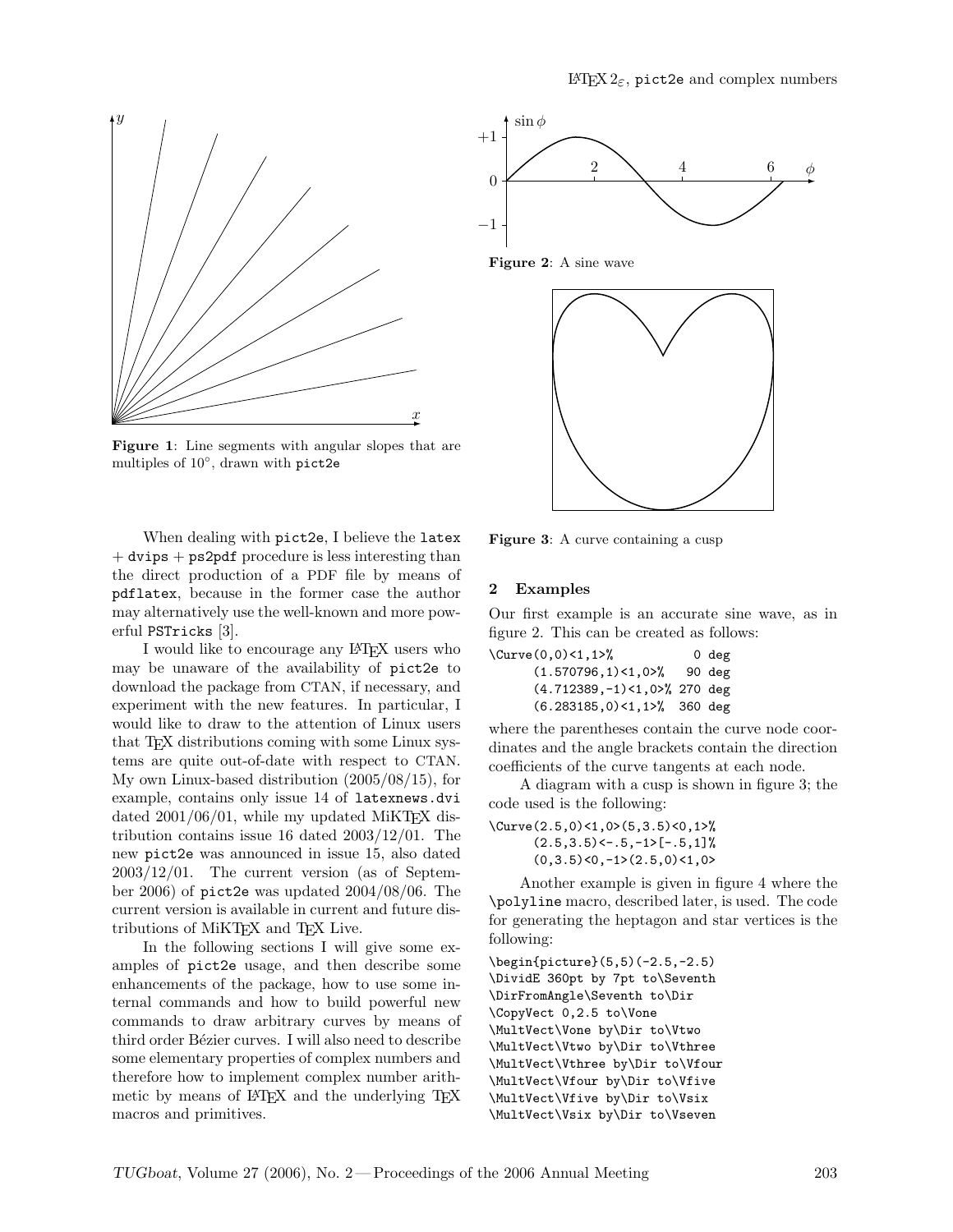

Figure 4: Heptagon and seven pointed star

\polyline(\Vone)(\Vtwo)(\Vthree)(\Vfour)% (\Vfive)(\Vsix)(\Vseven)(\Vone) \thicklines \polyline(\Vone)(\Vfour)(\Vseven)% (\Vthree)(\Vsix)(\Vtwo)(\Vfive)(\Vone) \end{picture}

### 3 Extensions to the pict2e package

The pict2e package, according to the description in [2], retains the limitation that the slope parameters of the picture segments are represented with integer numbers. According to the authors, Rolf Niepraschk and Hubert Gäßlein, this limitation is due to the specific division routine used, as well as fulfilling the line and vector specifications specified by Lamport.

In a previous paper [4] I complained about the fact that even  $\varepsilon$ -TFX does not implement real floating number calculations and I invited developers to extend  $\varepsilon$ -T<sub>F</sub>X functionality in that direction.

Meanwhile, the LATEX programmer must rely on "poor man" methods. The only T<sub>F</sub>X object that is representable with a fractional number in the input flow is the *scale factor* used for scaling lengths: when you type

```
\newlength{\dimA} \newlength{\dimB}
\setlength{\dimA}{33.25pt}
\setlength{\dimB}{1.44\dimA}
\showthe\dimB
```
you expect to see on the log file (and on the screen) that the dimension register \dimB contains the value of 47.88pt. Actually the log file will exhibit the value of 47.88008pt because of conversion, rounding and truncation errors during the whole process. Here is where the floating point arithmetic would be handy. . . in the future. But notice that 47.88 is the arithmetic product of the fractional measure in points of the register \dimA multiplied by the fractional number 1.44. Multiplication is then relatively an easy task provided we can convert back and forth fractional numbers and dimensions.

The trick is easy, and despite being classified as "dirty" in The T<sub>E</sub>Xbook [5, page 375], it has been used by almost everyone needing to use this poor man approach to fractional number multiplication.

Division is trickier because it can produce overflows (like multiplication), the division by zero error, and it does not have any relation to scale factors, the only objects that T<sub>EX</sub> can use as multipliers.

Integer division is generally unusable and so the routine Gäßlein and Niepraschk used accepts integer dividend and divisor transformed into lengths, but yields a length whose measure in points is the required fractional quotient.

At the time pict2e became available I had been using a division routine for several years; it was part of a package of mine that was never published. The good point is that I had been using that package for years and that routine always worked reliably, although no controls were actually performed to avoid overflows or divisions by zero (they could be possibly be done before calling the routine). This routine actually divides two lengths and yields their ratio as a fractional signed decimal number. The code may be seen in figure 5.

TEX programming was used together with some plain TEX macros that are also available in the kernel of LATEX. I chose to use the delimited argument facility of TEX, which is not available in LATEX, because coding becomes more readable; the funny choice of the name with initial and final capitals has a long and insignificant history, but I did not want to change it here, for the sake of avoiding contradictions. For the same reason I did not translate \segno into, say, \Sign, but I suppose that its meaning is understandable by everybody. In practice \DividE implements a long division between the numerator and denominator lengths translated into scaled points (this is what T<sub>EX</sub> does when a counter is assigned a length value) stored into two numerical counters; at every iteration the remainder is multiplied by ten and the single digit new quotient  $\qquad \qquad$  is appended to the overall quotient  $\mathcal{Q}$ .

The only test I added to this last version of the routine is to assign a positive maximum T<sub>EX</sub> value to the quotient in case of division by zero, so that the best TEX approximation to infinity is used.

With this division routine at hand, we can extend the slope argument of segments to any reasonable fractional number; the \line of pict2e may be changed to the code in figure 6.

Some comments are in order because some of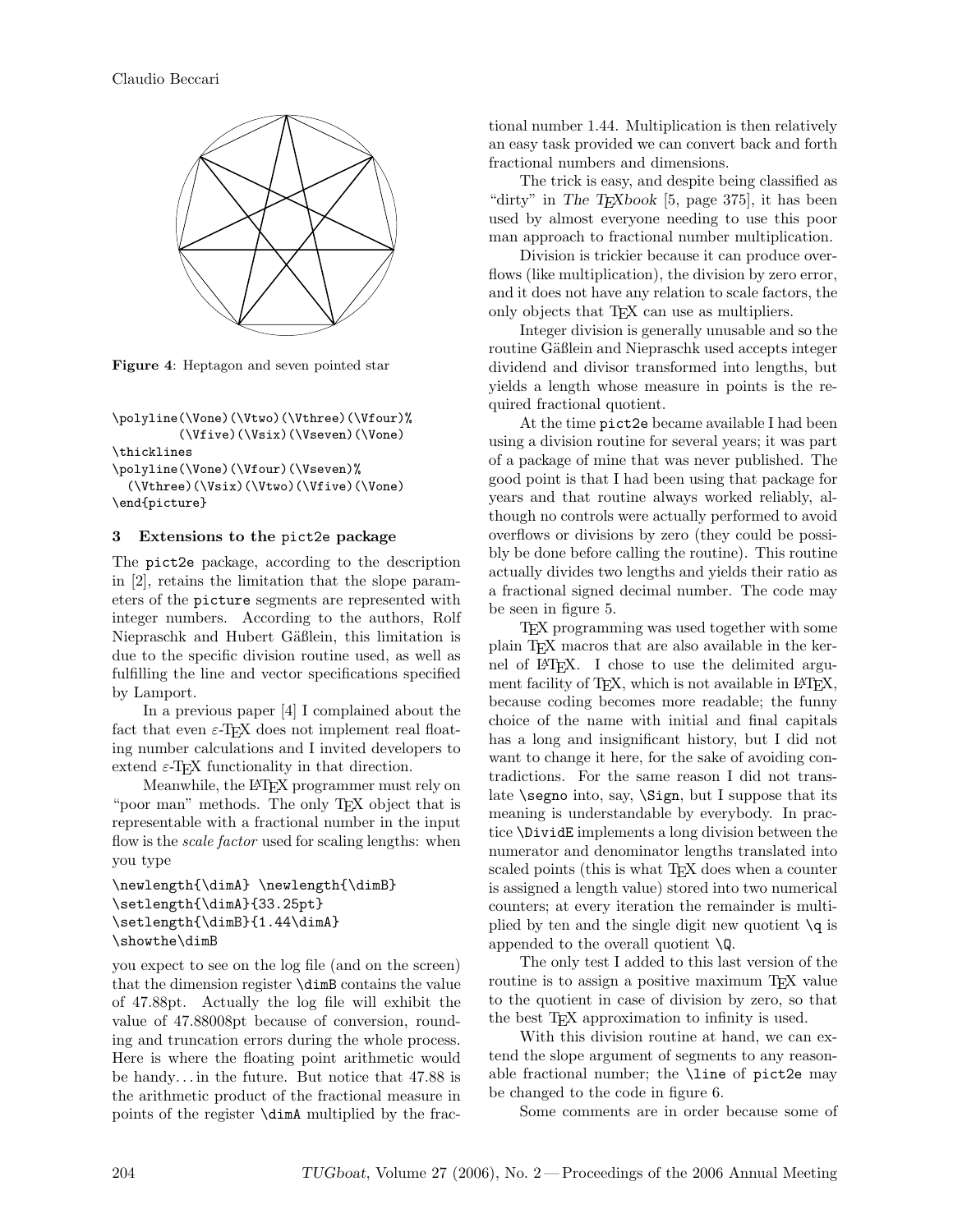```
\def\DividE#1by#2to#3{%
    \begingroup
    \dimendef\Numer=254\relax \dimendef\Denom=252\relax
    \countdef\Num 254\relax \countdef\Den 252\relax \countdef\I=250\relax
    \Numer #1\relax \Denom #2\relax
    \ifdim\Denom<\z@ \Denom -\Denom \Numer -\Numer\fi
    \def\segno{}\ifdim\Numer<\z@ \def\segno{-}\Numer -\Numer\fi
    \ifdim\Denom=\z@
      \ifdim\Numer>\z@\def\Q{16383.99999}\else\def\Q{-16383.99999}\fi
    \else
      \Num=\Numer \Den=\Denom \divide\Num\Den
      \edef\Q{\number\Num.}%
      \advance\Numer -\Q\Denom \I=6\relax
      \@whilenum \I>\z@ \do{\DividEDec\advance\I\m@ne}%
    \fi
    \xdef#3{\segno\Q}\endgroup
}%
```

```
\def\DividEDec{\Numer=10\Numer \Num=\Numer \divide\Num\Den
            \edef\q{\number\Num}\edef\Q{\Q\q}\advance\Numer -\q\Denom}%
```
Figure 5: Another division routine for fractional values

the code may seem redundant. The \line macro behaves as in the original pict2e, except that the "only" argument #1 actually has the usual format of two fractional or integer numbers separated by a comma; this is the form I will give to the representation of complex numbers; the \line macro does not actually need this machinery, but since the necessary macros are already there, why not?

The \DirOfVect macro takes the two direction comma-separated coefficients passed in argument #1, interprets them as the horizontal and vertical components of a vector and determines the directing cosines, or, if you prefer, normalizes these two vector components to the length of the vector itself, so that they are both fractional numbers whose magnitude does not exceed unity. This is good for the following operations and division calculations. The rest of the macro is very similar to the original one. But it may be observed that the above normalization does not depend on the integer or fractional nature of the directional coefficients; it even neglects the fact that their magnitude may be larger than 1000, which is the last constraint remaining in the original pict2e \line macro.

Of course these coefficients should not be too large, even though the length of the vector computation implies some powers of two and a square root; computations are made in such a way as to extract from the root the largest of the two components, so that a number not exceeding unity gets squared and the radicand never exceeds 2. The \ModOfVect macro actually executes this square root and I have never observed any deficiency in its calculations.

This extension suggests another one; since the direction coefficients may be of any reasonable magnitude, why should we maintain the picture syntax for defining lines, where along with the direction coefficients it is necessary to specify the horizontal projection of the segment? Why not define the line with its absolute horizontal and vertical components? Everything would be much cleaner and the execution time would be much shorter. Thus, I defined an alternative line description, as follows:

## \def\Line(#1,#2){% \pIIe@moveto\z@\z@ \pIIe@lineto{#1\unitlength}% {#2\unitlength}% \pIIe@strokeGraph}%

where the arguments passed to the macro represent the actual components of the segment, and no length is specified. With \put you put the segment origin as usual and the \Line macro does the rest. The "moveto", "lineto" and "stroke" keywords are those used in PostScript and in many descriptive graphic languages; these are some of the new keywords introduced by pict2e and they may induce a small revolution in considering graphics with LATEX.

For example it is possible to define a macro for tracing a polygonal line joining an arbitrary number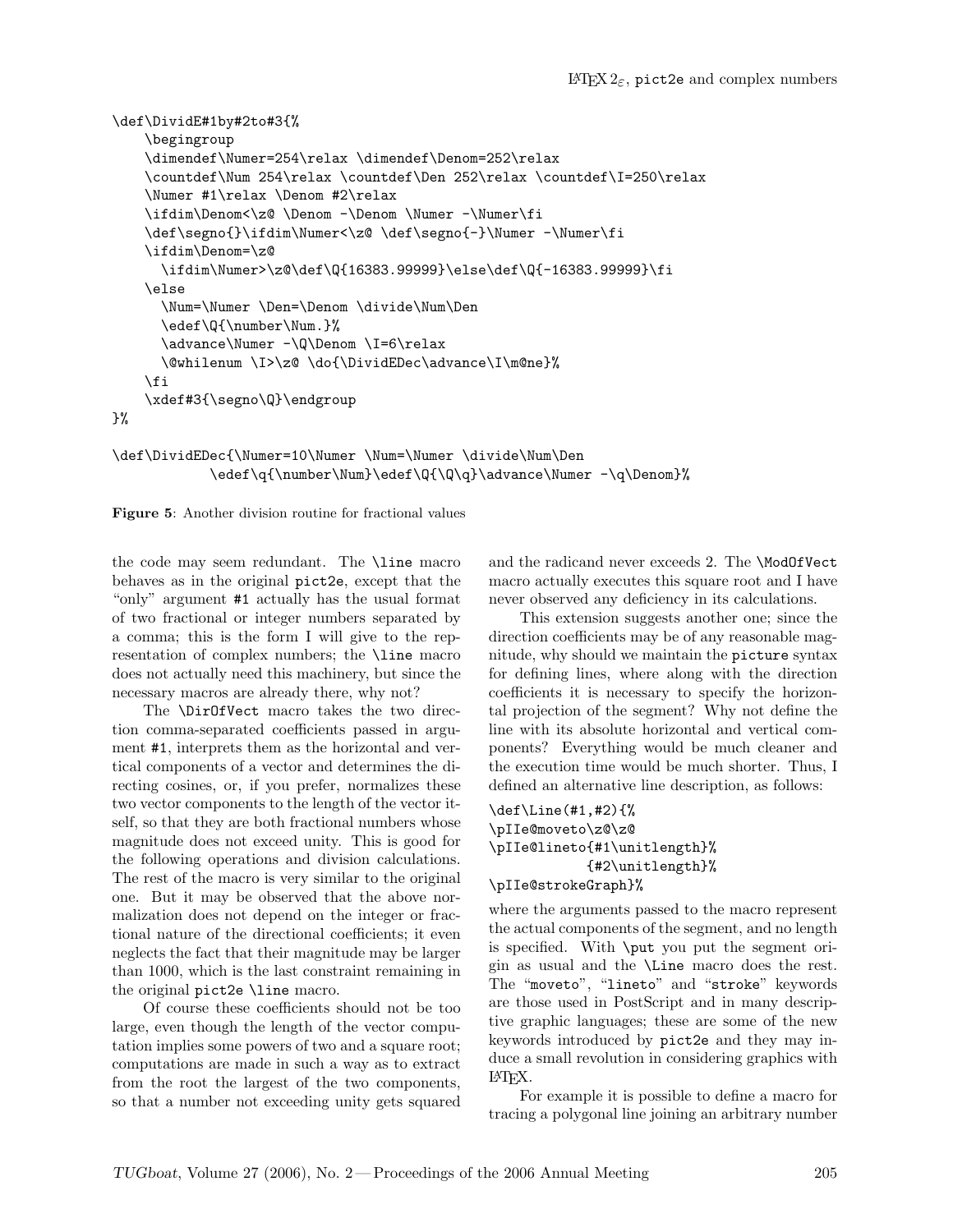```
\def\line(#1)#2{\begingroup
  \@linelen #2\unitlength
  \ifdim\@linelen<\z@\@badlinearg\else
    \expandafter\DirOfVect#1to\Dir@line
    \GetCoord(\Dir@line)\d@mX\d@mY
    \ifdim\d@mX\p@=\z@\else
       \ifdim\d@mX\p@<\z@ \@tdB=-\p@\else\@tdB=\p@\fi
       \DividE\@tdB by\d@mX\p@ to\sc@lelen \@linelen=\sc@lelen\@linelen
    \fi
    \pIIe@moveto\z@\z@
   \pIIe@lineto{\d@mX\@linelen}{\d@mY\@linelen}%
   \pIIe@strokeGraph
  \fi
\endgroup\ignorespaces}%
\def\GetCoord(#1)#2#3{%
  \expandafter\SplitNod@\expandafter(#1)#2#3\ignorespaces}
\def\SplitNod@(#1,#2)#3#4{\edef#3{#1}\edef#4{#2}}%
\def\DirOfVect#1to#2{\GetCoord(#1)\t@X\t@Y
  \ModOfVect#1to\@tempa \DividE\t@X\p@ by\@tempdimc to\t@X
  \DividE\t@Y\p@ by\@tempdimc to\t@Y
  \MakeVectorFrom\t@X\t@Y to#2\ignorespaces}%
\def\ModOfVect#1to#2{\GetCoord(#1)\t@X\t@Y
  \@tempdima=\t@X\p@ \ifdim\@tempdima<\z@ \@tempdima=-\@tempdima\fi
  \@tempdimb=\t@Y\p@ \ifdim\@tempdimb<\z@ \@tempdimb=-\@tempdimb\fi
  \ifdim\@tempdima>\@tempdimb
     \DividE\@tempdimb by\@tempdima to\@T
     \@tempdimc=\@tempdima
  \else
     \DividE\@tempdima by\@tempdimb to\@T
     \@tempdimc=\@tempdimb
  \fi \ifdim\@T\p@>\z@
     \@tempdima=\@T\p@ \@tempdima=\@T\@tempdima
     \advance\@tempdima\p@
     \@tempdimb=\p@
     \@tempcnta=5\relax
     \@whilenum\@tempcnta>\z@\do{\DividE\@tempdima by\@tempdimb to\@T
     \advance\@tempdimb \@T\p@ \@tempdimb=.5\@tempdimb
     \advance\@tempcnta\m@ne}%
     \@tempdimc=\@T\@tempdimc
  \fi
  \Numero#2\@tempdimc
\ignorespaces}%
```

```
\def\MakeVectorFrom#1#2to#3{\edef#3{#1,#2}\ignorespaces}%
```
Figure 6: Redefinition of the **\line** macro using the new division routine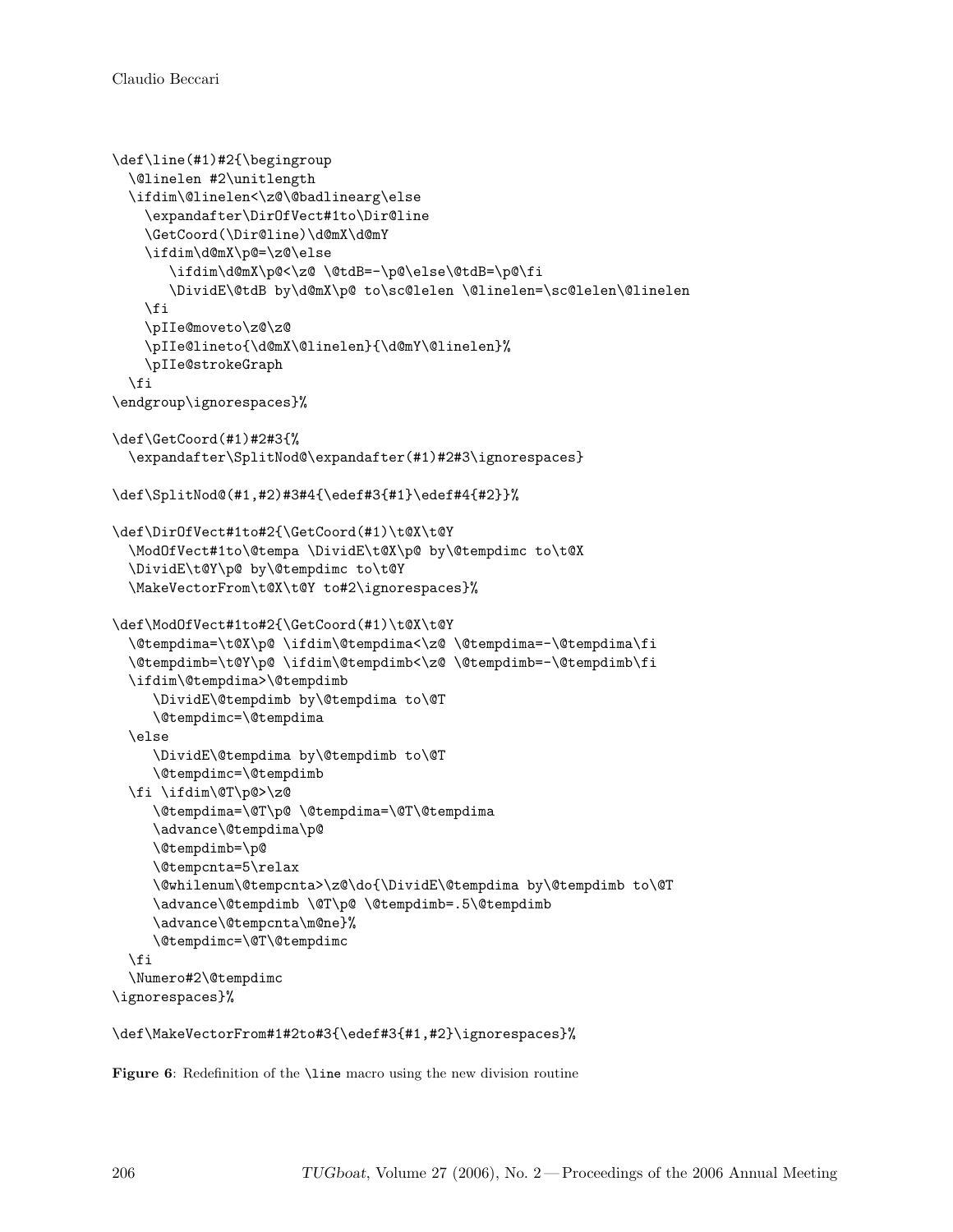```
of nodes as such, as in \pi.
\def\polyline(#1){\beveljoin
  \GetCoord(#1)\d@mX\d@mY
  \pIIe@moveto{\d@mX\unitlength}%
             {\d@mY\unitlength}%
  \p@lyline}%
\def\p@@lyline(#1){%
```

```
\GetCoord(#1)\d@mX\d@mY
\pIIe@lineto{\d@mX\unitlength}%
          {\d@mY\unitlength}%
\p@lyline}%
```

```
\let \lp@r( \let\rp@r)
```

```
\def\p@lyline{%
  \@ifnextchar\lp@r{\p@@lyline}%
      {\pIIe@strokeGraph\ignorespaces}%
}%
```
This simple macro \polyline would be rather difficult to realize without the moveto, lineto and stroke keywords.

A final small improvement consists in setting the shape of the line terminators; by default they are square caps but when tracing thick lines that meet at the same point it is better to set them round. See figure 7 for a comparison. The following code gives access to these settings:

```
\ifcase\pIIe@mode\relax
```

```
\or %PostScript
\def\roundcap{\special{ps:: 1 setlinecap}}%
\def\squarecap{\special{ps:: 0 setlinecap}}%
\def\roundjoin{\special{ps:: 1 setlinejoin}}%
\def\beveljoin{\special{ps:: 2 setlinejoin}}%
\or %pdf
\def\roundcap{\pdfliteral{1 J}}%
\def\squarecap{\pdfliteral{0 J}}%
\def\roundjoin{\pdfliteral{1 j}}%
\def\beveljoin{\pdfliteral{2 j}}%
\fi
```
I prefer to have the round cap version as the default setting, but this is a question of personal taste. Apparently these settings, set up by means of the special programming language of the destination file, are global ones so it is necessary to countermand them once the default has to be restored; it is not possible to rely on groups in the usual TEX way. I also have the impression that at each closing of a picture environment any setting is lost; I do not know the PostScript language well enough to understand if some internal pict2e command executes this reset, but after all it is no trouble to reset the preferred settings at the beginning of each picture.



Figure 7: Square and round caps

It happens that the line terminator choice does not work with the original pict2e \line definition when the drawn segments are purely horizontal or vertical, while it does work with my redefinition, as can be seen in figure 7. After all the original pict2e definition of **\line** mimics the original "LATEX 2.09" one, where it was important to avoid drawing lines by means of the special graphic fonts when horizontal and vertical lines could be more easily and efficiently drawn with the low level DVI commands T<sub>F</sub>X uses for vertical and horizontal rules. When lines are drawn with the device driver facilities it is no longer necessary to make horizontal and vertical lines special cases.

I should remark that several other graphic packages are available; among them the curves package by Ian Maclaine [6] certainly is the first one that might benefit from these new facilities introduced by pict2e. There is also the package bundle pgf by Till Tantau [7]; PGF stands for "portable graphic format" and its intention is to provide LAT<sub>EX</sub> with a portable set of macros providing nearly as much as PSTricks, even when running pdflatex. The latter program is at the base of the excellent presentation document class beamer and is certainly worth using because of its fine properties. In the event, I did not extend pgf because I found some difficulties in writing some macros, such as to relocate output to specified coordinates. Moreover I believe that pict2e, although much simpler then  $pgf$ , is part of  $LATEX$ , not a major extension as  $pgt$  is.<sup>4</sup>

## 4 Complex numbers

As has partially been seen, drawing implies treating directions; in particular, it is necessary to manipulate vectors and their directions. METAFONT [8], the program for drawing fonts written by Knuth himself, treats all these objects with complex numbers. Knuth hardly ever cites complex numbers in

<sup>3</sup> Of course with delimited arguments it is not possible to use the LAT<sub>F</sub>X macro definition commands.

<sup>4</sup> With pict2e I had no difficulties rewriting the macros of a package of mine for drawing electronic circuits; I was not able to do the same with pgf; of course the one to blame is just myself.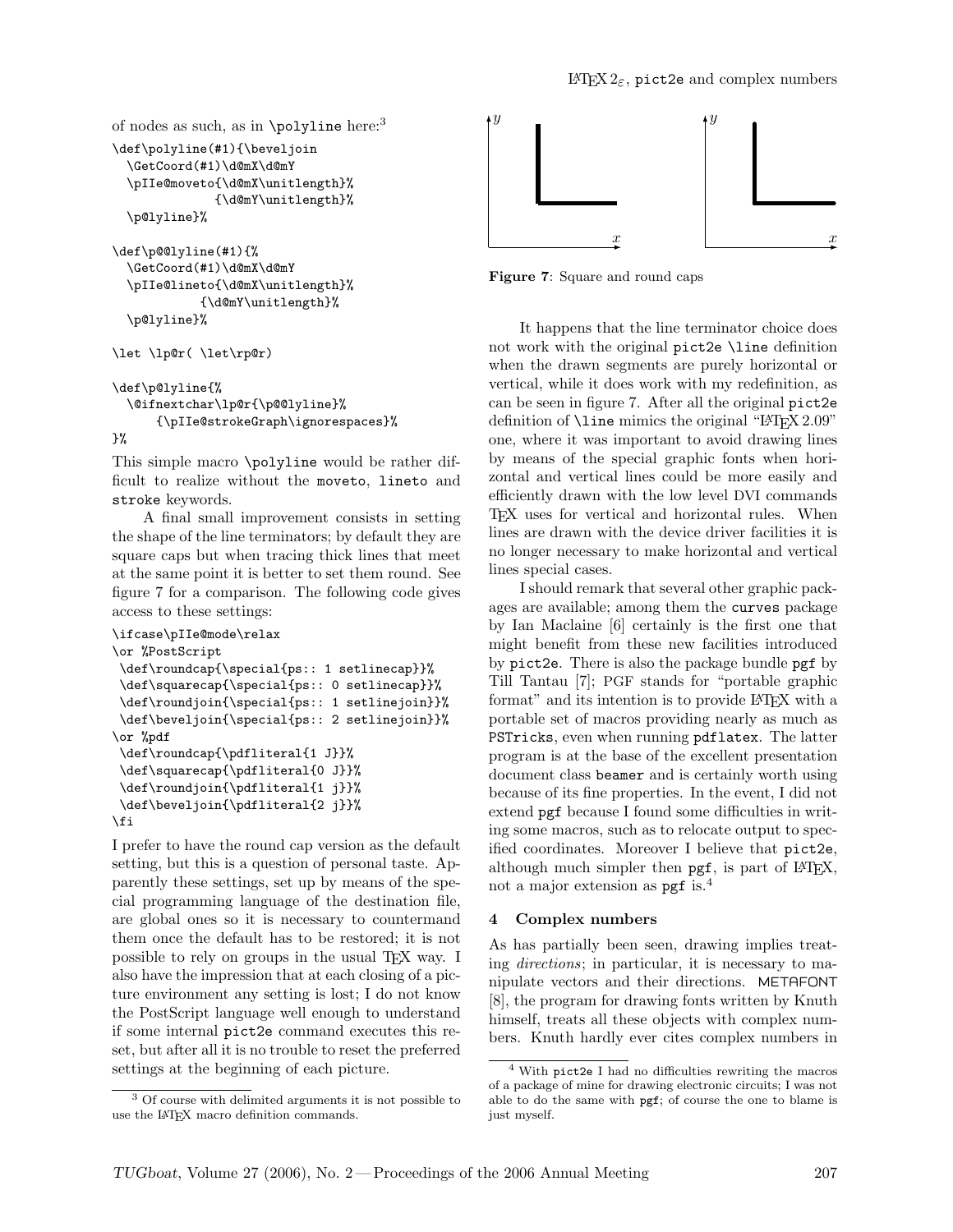The METAFONTbook, but all the inner and outer workings are done by means of pairs that are nothing else but complex numbers. The manipulation of directions and angles is always done in an alternating change from Cartesian to polar representation of complex numbers; here and there some of the operations available on pairs are explicit complex number operations.

Most people don't know or don't like complex numbers; perhaps this is due to the fact that they contain imaginary quantities, something far away from the everyday reality of numbers.

Mathematicians, on their side, usually do little to ease students' learning of complex numbers, and with their love for abstraction and generalization they sometimes miss conveying the message that these entities are nothing more than "scale-rotate" operators: they simply scale an object up and down and rotate it around a pivoting point. Almost everybody is familiar with these operators, from using one of the many interactive drawing programs, even relatively simple ones.

To see this, take a vector  $\vec{v}$  drawn from the origin of a Cartesian plane defined with axes  $x$  and  $y$ ; if you project the above vector on the  $x$  axis you get the horizontal component  $\vec{v}_x$ , while if you project it on the y axis you get the vertical component  $\vec{v}_y$ . If you define two unit vectors,  $\vec{u}_x$  parallel to the x axis and pointing to increasing x values, and similarly  $\vec{u}_u$ for the  $y$  axis, you can separate in every component the information of its magnitude from that of its direction and you can write

$$
\vec{v} = \vec{v}_x + \vec{v}_y = v_x \vec{u}_x + v_y \vec{u}_y
$$

Now let us emphasize the link the vector  $\vec{v}$  has with the unit direction along the  $x$  axis by writing

$$
\vec{v} = [v_x + (\vec{u}_y/\vec{u}_x)v_y]\vec{u}_x
$$

so that we may interpret the contents of the square brackets as the operator that acts on the unit  $x$ vector, by scaling it according to the magnitude of  $\vec{v}$ , and by rotating it by a certain angle, the angle of  $\vec{v}$  with respect to the x axis. The contents of the square brackets have the same characteristics as those we anticipated for complex numbers.

The ratio  $\vec{u}_y/\vec{u}_x$  is generally given the name of 'i' by the mathematicians and 'j' by most technologists.<sup>5</sup> Its application has the geometric meaning of changing the unit vector  $\vec{u}_x$  to the unit vector  $\vec{u}_y$ , i.e. rotating the unit vector  $\vec{u}_x$  90° counterclockwise.

If we apply twice in a row the 90<sup>°</sup> rotation operator 'i' to the unit vector  $\vec{u}_x$ , producing a total rotation of 180◦ , we get the renowned expression i  $\vec{u}_y = \text{i}(\text{i}\,\vec{u}_x) = \text{i}^2 \,\vec{u}_x = -1 \vec{u}_x$ 

that is

 $i^{2} = -1$  or  $i = \sqrt{-1}$ 

which induced XVI century mathematicians to call 'i' the imaginary unit.

If we further process the above results, we get

$$
v_x + (\vec{u}_y/\vec{u}_x)v_y = v_x + \mathbf{i} v_y = |\vec{v}| \left(\frac{v_x}{|\vec{v}|} + \mathbf{i} \frac{v_y}{|\vec{v}|}\right)
$$
  
where  

$$
|\vec{v}| = \sqrt{v_x^2 + v_y^2}
$$

We recognize that if the original vector  $\vec{v}$  is inclined by an angle  $\theta$  counterclockwise with respect to the  $x$  axis, then the two above fractions represent the cosine and sine of such an angle

$$
\frac{v_x}{|\vec{v}|} = \cos \theta
$$
  

$$
\frac{v_y}{|\vec{v}|} = \sin \theta
$$

The scaling factor of the operator acting on the unit x vector is  $|\vec{v}|$  and the direction of the x unit vector is changed by the angle  $\theta$  counterclockwise. The operator is actually a scale-rotate operator, i.e. a complex number.

If we apply two scale-rotate operators in a row to the unit x vector, we make the following observations:

- 1. the two scaling factors behave as two multipliers and are commutative;
- 2. the two rotation angles add up and are commutative;
- 3. the total effect produced by the two operators is therefore equivalent to that of a single operator whose magnitude is the product of the two magnitudes and whose angle is the sum of the two angles.

In order to represent such effects with the operation of multiplication it is advisable to use magnitudes as regular factors, and to use angles as exponents of a suitable base; the mathematicians tell us that a scale-rotate operator of magnitude a and of angle  $\theta$ can be represented as

$$
a(\cos\theta + i\sin\theta) = a e^{i\theta}
$$

which is called Euler's formula. There are many serious reasons for choosing 'e' as the base and for representing the exponent as an imaginary quantity, but we are not concerned here with them; we simply note that given two scale-rotate operators  $a \exp(i \theta)$ and  $b \exp(i \phi)$  their total effect is  $(ab) \exp[i(\theta + \phi)].$ 

This observation together with Euler's formula lets us understand the meaning of division by a complex number, i.e. a scale-rotate operator; in fact, the

<sup>5</sup> Notice that this mathematical operator is not a variable and therefore according to international standards must be written with an upright font.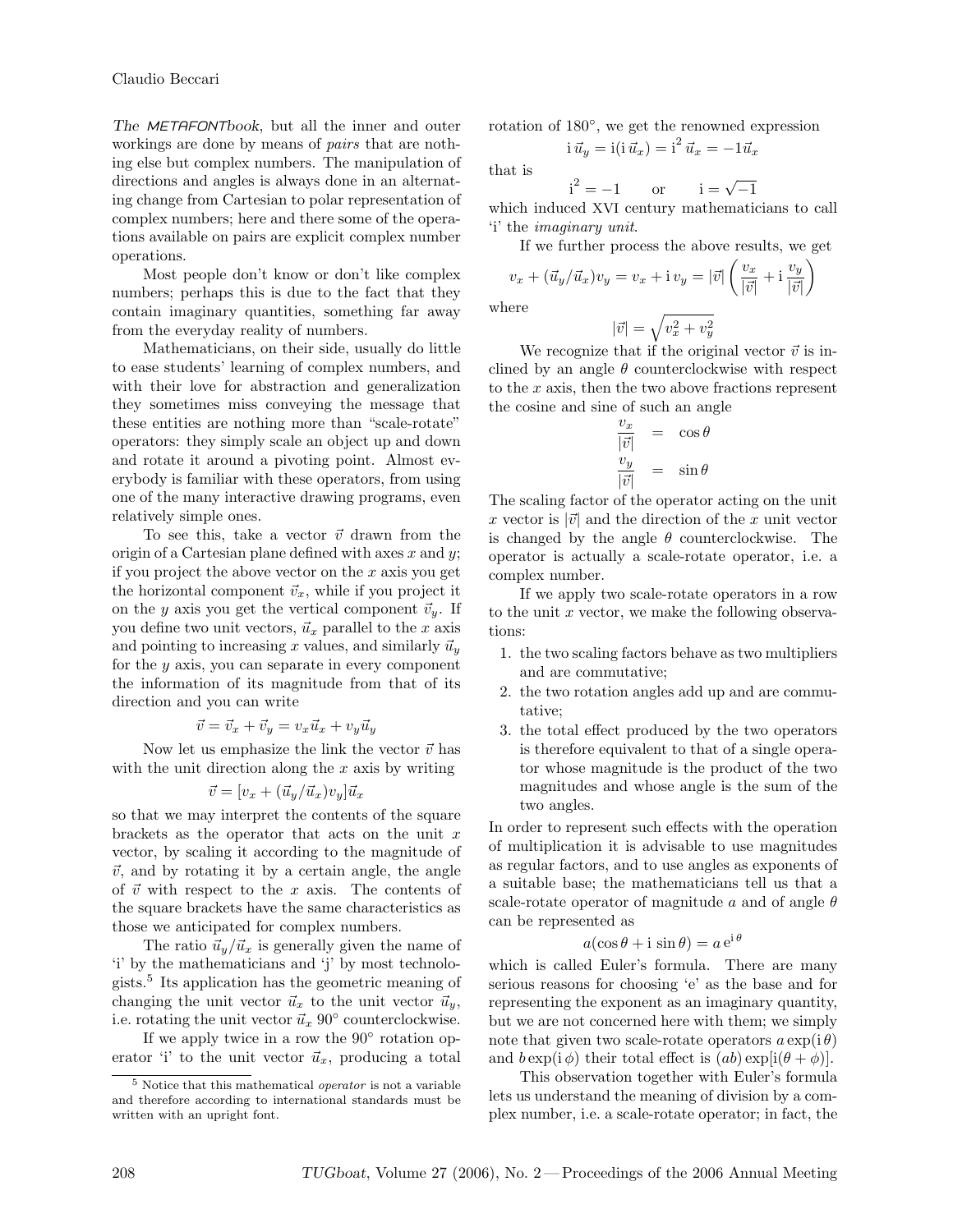division is nothing but the inverse operator of a multiplication, and this can be expressed as

$$
\left[a e^{i \theta}\right]^{-1} = \frac{1}{a} e^{-i \theta}
$$

where we observe that the scaling factor is simply the reciprocal of the multiplicative one, while the rotation term is just in the opposite direction relative to the multiplicative one.

The scale-rotate interpretation of complex numbers also lets us understand very easily the meaning of addition and subtraction of such entities — which end up being the same as addition and subtraction of vectors. Moreover the vector notation becomes redundant, since the scale-rotate operators always act on the unit  $x$  vector, which can thus be taken for granted and omitted from the complex number expressions. These expressions therefore maintain the meaning of vector operations and of complex number relationships.

For our present purposes, let us emphasize that  $\exp(i\theta)$  has unit magnitude, and therefore contains only the information on the direction. Furthermore,  $\exp(-i\theta)$  represents a rotation in the opposite direction; if we have the means of multiplying by such factors we can change the direction of any vector the way we like, either counterclockwise or clockwise.

For TEX arithmetic it is better to use simple multiplications without exponentials, but Euler's formula lets us change back ad forth from the exponential form to the Cartesian one; the exponential form gives us an easy interpretation of the rotating effects while the Cartesian form gives us an easy mechanism for executing the complex multiplication and therefore the required rotation.

#### 5 Complex number TEX macros

I am not going to include here the code for every complex number operation [9]; let me just list the macro names of the operations I wanted to realize, with some explanations to clarify detail.

Notice that I decided to maintain most if not all fractional numbers in control sequences. I also use control sequences to pass complex values to the macros, so that in order to operate on the complex number parts a macro (\GetCoord) is needed to separate them, and another (\MakeVectorFrom) to reassemble them.

Most macros have delimited arguments, with the main command is followed by the sequence of arguments separated by keywords; rarely, arguments must be enclosed in the traditional curly braces, as normally necessary in LATEX. For example in order to extract the magnitude (modulus) and the direction from a given vector the macro name is \ModAndDirOfVect but the various arguments are separated by the words to and and so that a typical call might be

#### \ModAndDirOfVect\VectorA to\ModA and\DirA

In this context the word "vector" is synonymous with complex number or scale-rotate operator; the word "direction" refers to a complex number with unit magnitude so that the scaling factor is unity.

In the following list of macros the parameters  $#1, #2,...$  are the arguments passed to the various macros. The macro names are assumed to be self explanatory.

\SinOf#1to#2 \CosOf#1to#2 \TanOf#1to#2 \MakeVectorFrom#1#2to#3 \CopyVect#1to#2 \ModOfVect#1to#2 \DirOfVect#1to#2 \ModAndDirOfVect#1to#2and#3 \GetCoord(#1)#2#3 \DistanceAndDirOfVect#1minus#2to#3and#4 \XpartOfVect#1to#2 \YpartOfVect#1to#2 \DirFromAngle#1to#2 \ScaleVect#1by#2to#3 \ConjVect#1to#2 \AddVect#1and#2to#3 \SubVect#1from#2to#3 \MultVect#1by#2to#3 \MultVect#1by\*#2to#3 \DivVect#1by#2to#3

The list ends with the usual four arithmetic operations performed on any mathematical entity; the variant of the multiplication that contains an asterisk performs the multiplication of the first operand by the complex conjugate of the second operand; the complex conjugate of a complex number is just the scale-rotate operator where the rotation direction has been reversed.

The above list starts with the usual trigonometric functions. Actually, I stated earlier that arithmetic in T<sub>E</sub>X should be done with numbers and directions; angles, that are so expressive in Euler's formula, should be avoided. Nevertheless, at some point it's necessary to convert angles to their sines and cosines, but switching back and forth from the Euler representation to the Cartesian one implies the computation of both direct and inverse trigonometric functions. T<sub>EX</sub> can do both operations (with acceptable approximations) but it slows down quite a bit with frequent transformations. I implemented the computation of the direct trigonometric functions of angles in degrees, not in radians, by means of the continued fraction expansion of the half angle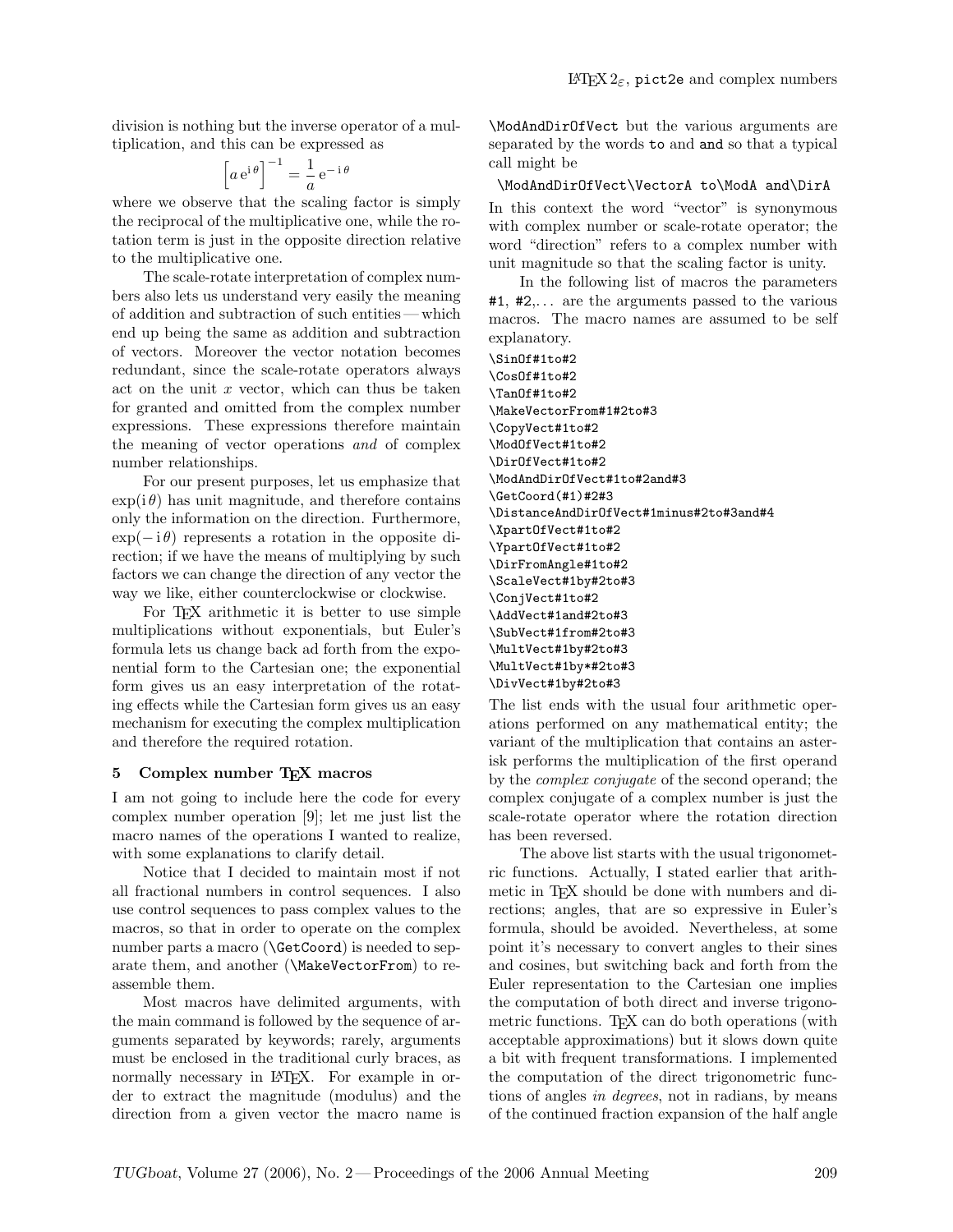tangent and the parametric formulas:

$$
\sin \theta = \frac{2 \tan x}{1 + \tan^2 x}
$$

$$
\cos \theta = \frac{1 - \tan^2 x}{1 + \tan^2 x}
$$

$$
\tan \theta = \frac{2 \tan x}{1 - \tan^2 x}
$$

where

$$
\tan x = \frac{1}{\frac{1}{x} - \frac{1}{\frac{3}{x} - \frac{1}{\frac{5}{x} - \frac{1}{\frac{7}{x} - \dots}}}}
$$

and  $x = \theta/114.591559$  is the half angle in degrees converted to radians.

This iterative formula for the tangent is quite fast and its precision is remarkable if we consider the modest performance of TEX calculations with fractional numbers. I decided to stop the continued fraction with the term containing the coefficient '11'; probably it is a little too much for TEX capabilities but I prefer to perform one extra cycle than to miss the target.

Unfortunately I could not find similar fast algorithms for the inverse trigonometric functions; I decided to avoid using such inverse functions. META-FONT implements both algorithms, but METAFONT is not TEX: the former was designed to perform fractional number calculations (although represented in fixed radix notation) while the latter was designed for efficiently typesetting text, with calculations reduced to integer operations with some simple tricks to cope with the necessity of fractional "factors".

The macro \DirFromAngle is the only one that uses trigonometric functions; further on, just direction vectors are used.

#### 6 Circular arcs

pict2e implements only the drawing commands specified by Lamport in [2]; it can draw full circles or quarter circles but it cannot draw arcs of any other specified angle amplitude. Or better: it cannot draw them because of the lack of user commands, but it has all the potentialities.

Suppose we want to draw an arc by specifying its center, its starting point and its angle amplitude. The center and the starting point may be absolute coordinates in the picture environment space or may be relative to the position specified with a  $\put$ .

With pict2e we can resort to third order Bézier curves as it is done in METAFONT; if the third order curve is not misused, it can approximate up to a half



Figure 8: Circular arc elements

circle with remarkable precision. The problem is to find the arc end point and the correct control points of the Bézier curve.

With reference to figure 8 it is a simple exercise, given the center O, the starting point  $P_1$ , and the arc angle  $2\theta$ , to determine the coordinates of the end arc point  $P_2$  and the two control points  $Q_1$  and  $Q_2$ .

For the end point  $P_2$  it suffices to take the vector  $\overline{P_1 - Q}$  and rotate it about the center point by the given angle  $2\theta$ ; this operation is simplified by the complex number arithmetic described above.

A little trickier is the determination of the control points. It is evident that they lie on the segments perpendicular to the vectors  $\overline{P_1 - Q}$  and  $\overrightarrow{P_2-O}$ , but how long are the vectors  $\overrightarrow{Q_1-P_1}$  and  $\overrightarrow{Q_2-P_2}$ ? To answer, it is necessary to know the cubic Bézier equation:

$$
P = P_1(1-t)^3 + 3Q_1t(1-t)^2 + 3Q_2t^2(1-t) + P_2t^3
$$

that can be found (using other symbols) in The METAFONTbook.

P is the generic point on the curve; the start and end points and the control points form the coefficients of the equation;  $t$  is a parameter that runs from 0 to 1 while P moves from  $P_1$  to  $P_2$ . The above equation in reality represents the pair of equations obtained when the point coordinates are substituted; therefore it represents the pair of parametric equations that describe the curve in the usual  $xy$ Cartesian plane.

If we move the origin of the coordinates to point B of figure 8 and exploit the obvious symmetry, the similar triangles, the Bézier equation, and the fact that point A must be distant from O just as  $P_1$  and  $P_2$ , it turns out that the length  $K$  of the required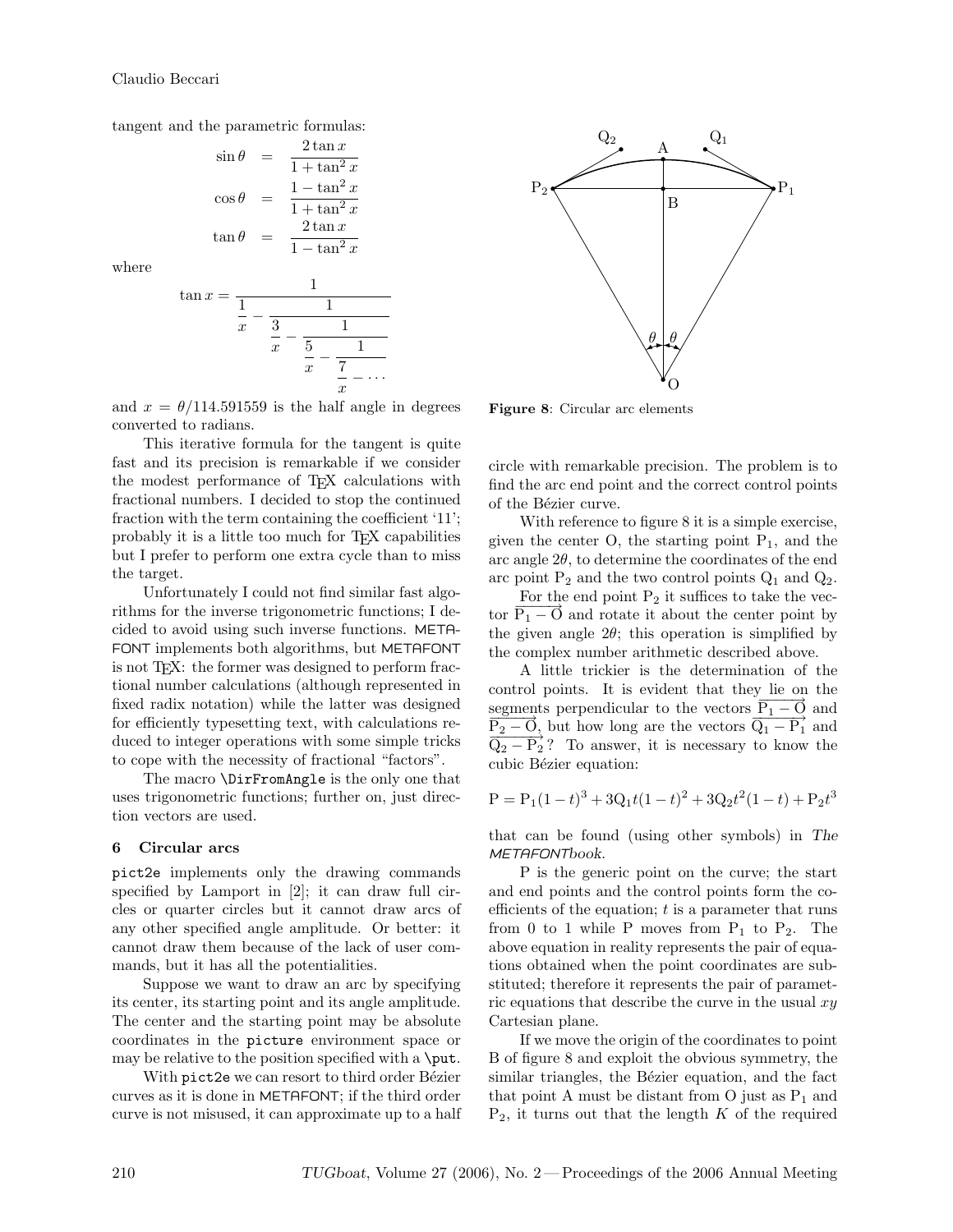vectors is

$$
K = \frac{4}{3} \frac{1 - \cos \theta}{\sin \theta} R
$$

where  $R$  is the arc radius, the length of the vector  $P_1 - O$ . Again, with the complex number operations we have at our disposal, it is straightforward to exploit the information we have to trace the cubic Bézier curve from  $P_1$  to  $P_2$ ; the result is indistinguishable from a true circle when the total arc angle does not exceed 90◦ and is not noticeable with the naked eye when the total arc angle does not exceed 180◦ .

Therefore a good \Arc macro should check the amount of the total arc angle and possibly split the total arc into sub-arcs none of which exceeds a half circle, or, even better, a quarter circle. This is why in actual computations it is much better to measure angles in sexagesimal degrees than in radians; with radians the reduction of angles by amounts corresponding to quarter or half circles intrinsically requires approximation due to the irrational nature of  $\pi$ ; T<sub>F</sub>X introduces its own approximation errors, so let us not contribute with further ones.

#### 7 General curves

The abovementioned package curves [6] by Ian Maclaine offers the user the possibility of tracing arbitrary curves by stating just the curve nodes; METAFONT is entirely built on this possibility, although it uses much finer mathematics and it offers the user the opportunity to optionally specify node tangents and arc tensions.

From the user's point of view these differences are great by themselves, but there is another important difference: curves uses quadratic Bézier curves, while METAFONT uses cubic ones. This produces dramatic differences when the curve nodes imply the presence of inflection points. In this case the algorithm devised by Maclaine more often than not produces anomalous loops; such loops are very rare with cubic Bézier curves  $-$  it is necessary to work hard just to find examples of such loops.

Of course Maclaine had to sacrifice some graphical functionality in favor of simpler mathematics, which, as we know, is not T<sub>F</sub>X's best feature.

I tried to devise a chain of macros that trace one cubic Bézier arc at a time, and pass one another the end point tangent directions. These macros are

### \StartCurveAt#1WithDir#2 \CurveTo#1WithDir#2 \CurveFinish

where the first argument is a point coordinate pair (a complex number) and the second argument is a direction (a complex number with unit magnitude). The first macro initializes the process and memorizes the first point direction; the second macro gives the destination program the necessary information on the arc nodes and control points, and the third macro eventually strokes the curve with the syntax of the destination program.

The first macro basically uses the moveto keyword, the second macro curveto, and the final macro stroke; we have already partially seen these keywords while discussing lines and polylines. The first and second macros also normalize the directions given, so the end user does not need to make preliminary calculations in order to normalize the direction magnitude. They also memorize the specified and normalized direction for the benefit of the next \CurveTo call.

The \CurveTo macro is the one that has to do the main work in determining the position of the control points. Obviously it must start by checking the trivial situations where the directions form zero or 180◦ angles with the arc chord; it must also distinguish the situations where the tangents form 90◦ angles with the chord. It must behave correctly even if the end nodes and the directions imply an inflection point. But in most cases it has to deal with normal situations where the control point directions relative to the respective end points are given but the distances of the control points from the nodes must be determined.

There is a great margin for arbitrary decisions. I decided to divide the chord in two parts that are more or less proportional to the projection of the directions on the chord and to determine the distance  $K$  of each control point from its neighboring node with the same formula as for circular arcs. The chord fraction is treated as half the chord of a circular arc and the corresponding radius is determined so as to use the mentioned formula. This choice is totally arbitrary but, as it is easily understandable, it is a reasonable one.

This done, the usual complex number arithmetic can be used to locate the position of the control point and to give the internal command for instructing the destination program how to draw the desired curve. In figure 2 there is a simple example of a sine curve that has been drawn with three arcs: from the origin to the maximum, from this point to the minimum, and lastly from the minimum to the end of the cycle.

Actually the three above macros are the ingredients of the general macro \Curve that operates on an arbitrary number of couples of nodes and directions: